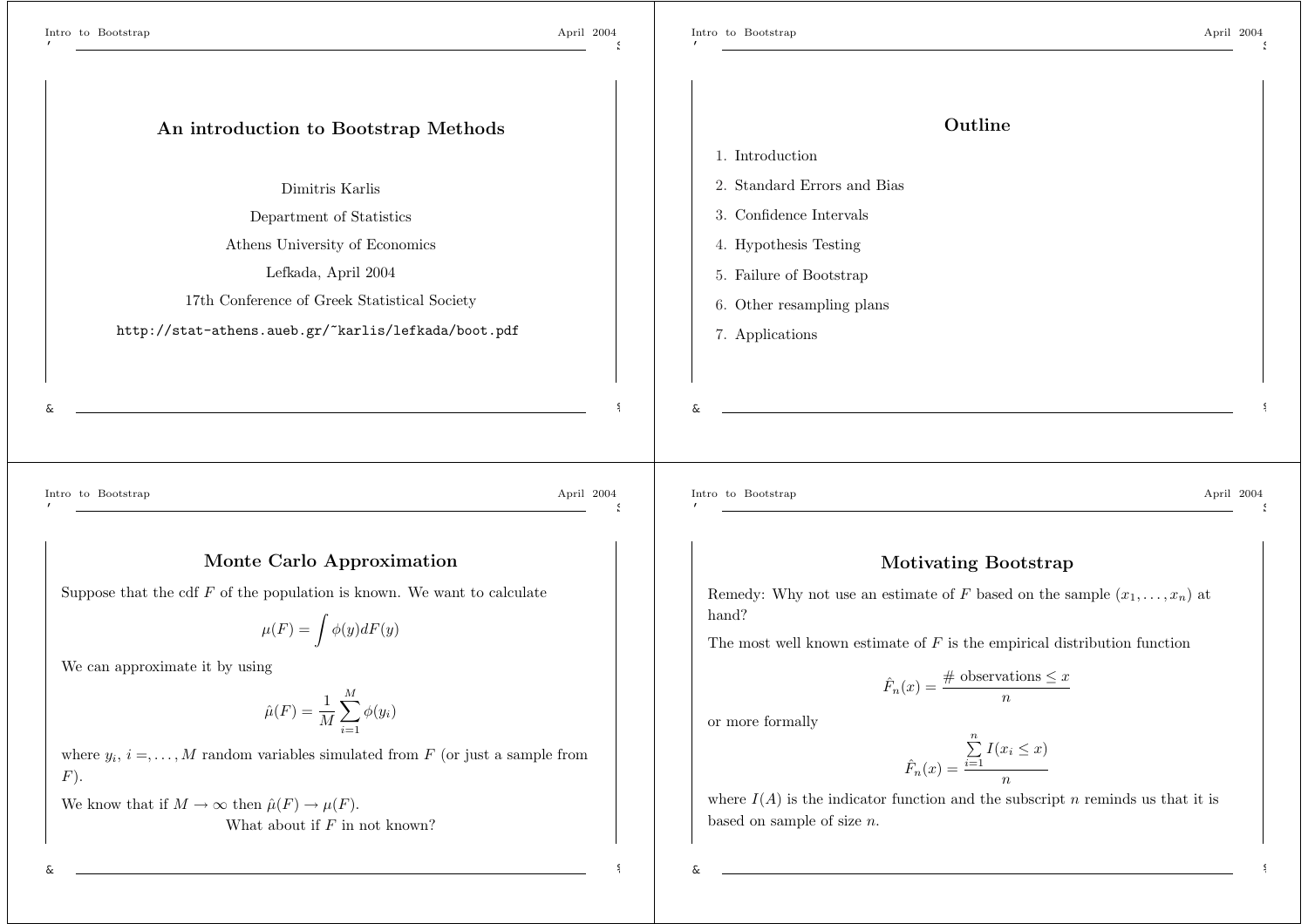$\widetilde{\mathbf{x}}$ 

standard normal distribution

0.0 0.2 0.4 0.6 0.8 1.0

 $\tilde{c}$ 

 $\frac{8}{2}$ 

'

\$

#### **Bootstrap Idea**

Use as an estimate the quantity  $\mu(\hat{F}_n)$  instead of  $\mu(F)$ . Since  $\hat{F}_n$  is a consistent estimate of F (i.e.  $\hat{F}_n \to F$  if  $n \to \infty$ ) then  $\mu(\hat{F}_n) \to \mu(F)$ .

Important:  $\mu(\hat{F}_n)$  is an exact result. In practice it is not easy to find it, so we use <sup>a</sup> Monte Carlo approximation of it.

So, the idea of bootstrap used in practice is the following:

Generate samples from  $\hat{F}_n$  and use as an estimate of  $\mu(F)$  the quantity the

$$
\hat{\mu}(F) = \frac{1}{M} \sum_{i=1}^{M} \phi(y_i^*)
$$

where  $y_i^*, i =, \ldots, M$  random variables simulated from  $\hat{F}_n$ .

&

'

Intro to Bootstrap April 2004 \$

%

# ${\bf Simulation~ from}~~ \hat{F_n}$

**Example: Empirical Distribution Function**

Empirical Distribution Function

x

-2 -1 0 1 2

Figure 1: Empirical distribution function from a random sample of size  $n$  from a

- Simulating from  $\hat{F}_n$  is a relatively easy and straightforward task. The density function  $\hat{f}_n$  associated with  $\hat{F}_n$  will be the one that gives probability  $1/n$  to all observed points  $x_i$ ,  $i = 1, \ldots, n$  and 0 elsewhere.
- Note: if some value occurs more than one time then it is given probability larger than  $1/n$ .
- So we sample by selecting randomly with **replacement** observations from the original sample.
- A value can occur more than one in the bootstrap sample! Some other values may not occur in the bootstrap sample

'

&

#### Intro to Bootstrap April 2004 \$

%

#### **A quick view of Bootstrap (1)**

- Appeared in 1979 by the seminal paper of Efron. Predecessors existed for <sup>a</sup> long time
- Popularized in 80's due to the introduction of computers in statistical practice
- It has <sup>a</sup> strong mathematical background (though not treated here).
- In practice, it is based on simulation but for some few examples there are exact solutions without need of simulation
- While it is <sup>a</sup> method for improving estimators, it is well known as <sup>a</sup> method for estimating standard errors, bias and constructing confidence intervals for parameters

&

&

%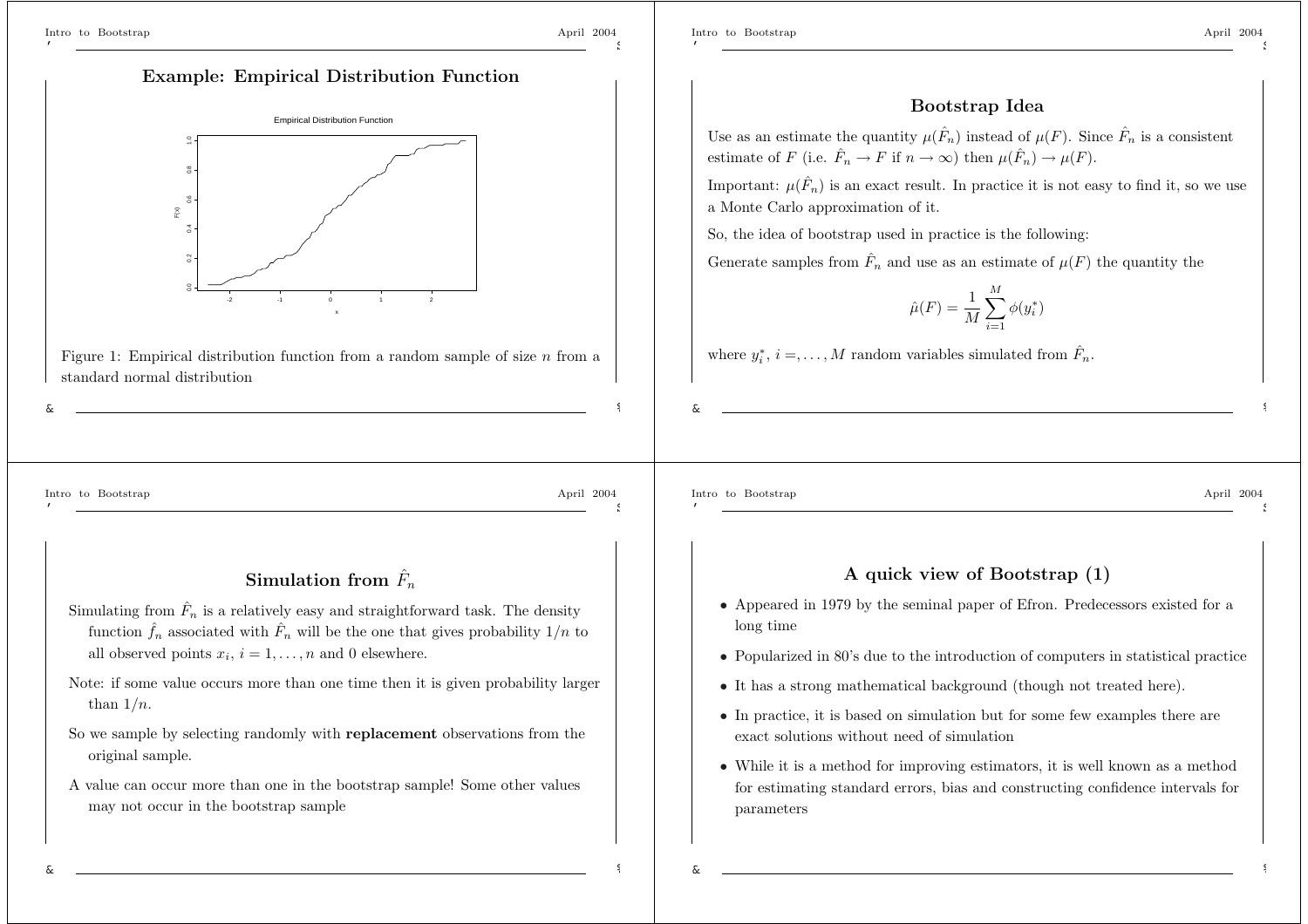\$

%

\$

%

&

## **Types of Bootstrap**

- Parametric Bootstrap: We know that  $F$  belongs to a parametric family of distributions and we just estimate its parameters from the sample. We generate samples from F using the estimated parameters.
- Non-parametric Bootstrap: We do not know the form of  $F$  and we estimate it by  $\hat{F}$  the empirical distribution obtained from the data

&

Intro to Bootstrap April 2004 '

#### **The general bootstrap algorithm**

**<sup>A</sup> quick view of Bootstrap (2)**

• It has minimum assumptions. It is merely based on the assumption that the

• It is not <sup>a</sup> black box method. It works for the majority of problems but it

• In practice it is computationally demanding, but the progress on computer

sample is <sup>a</sup> good representation of the unknown population

speed makes it easily available in everyday practice

1. Generate a sample  $\mathbf{x}^*$  of size n from  $\hat{F}_n$ .

may be problematic for some others

- 2. Compute  $\hat{\theta}^*$  for this bootstrap sample
- 3. Repeat steps 1 and 2, B time.

By this procedure we end up with bootstrap values  $\hat{\theta}^* = (\hat{\theta}_1^*, \hat{\theta}_2^*, \dots, \hat{\theta}_B^*)$ . We will use these bootstrap values for calculating all the quantities of interest.

Note that  $\hat{\theta}^*$  is a sample from the unknown distribution of  $\hat{\theta}$  and thus it contains all the information related to  $\hat{\theta}$ !

Intro to Bootstrap April 2004 '

&

\$

%

%

#### **An example: Median**

Consider data  $\mathbf{x} = (x_1, \ldots, x_n)$ . We want to find the standard error of the sample median. Asymptotic arguments exist but they refer to huge sample sizes, not applicable in our case if  $n$  small. We use bootstrap.

- We generate <sup>a</sup> sample **<sup>x</sup>1**<sup>∗</sup> by sampling with replacement from **<sup>x</sup>**. This is our first bootstrap sample
- For this sample we calculate the sample median, denote it as  $\hat{\theta}^*$
- Repeat steps 1 and 2,  $B$  times.

At the end we have B values  $\hat{\theta^*} = (\hat{\theta}_1^*, \hat{\theta}_2^*, \dots, \hat{\theta}_B^*)$ . This is a random sample from the distribution of the sample median and hence we can use it to approximate every quantity of interest (e.g. mean, standard deviation, percentiles etc). Moreover, <sup>a</sup> histogram is an estimate of the unknown density of the sample median. We can study skewness etc.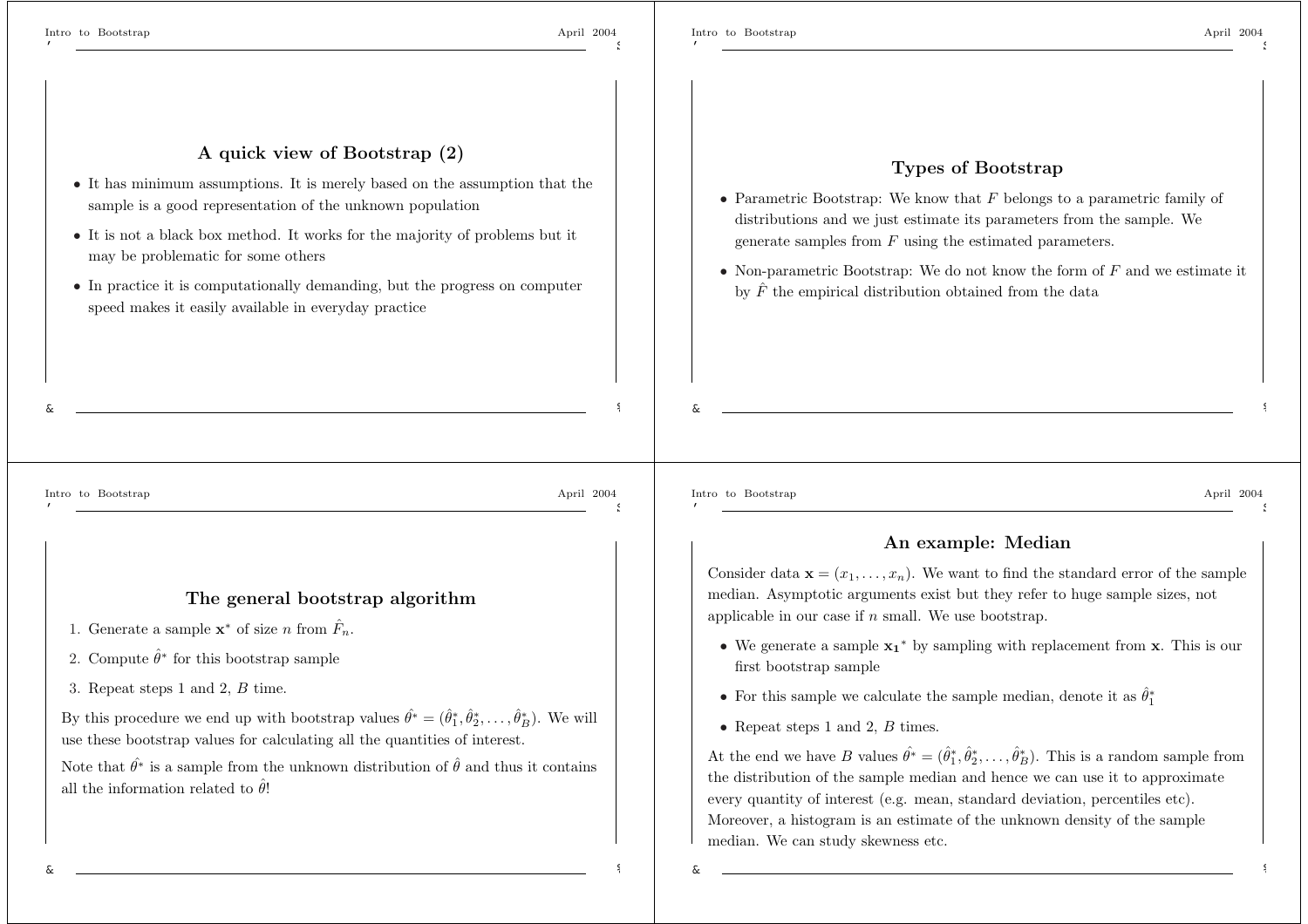\$

%

\$

%

\$

%

#### **Bootstrap Standard Errors**

Denote  $\theta_i^*$  the bootstrap value from the *i*-th sample,  $i = 1, \ldots, B$ . The bootstrap estimate of the standard error of  $\hat{\theta}$  is calculated as

> $se_{B}(\hat{\theta}% ,\hat{\theta}_{t})\equiv\frac{1}{2}e_{B}(\hat{\theta}_{t}+\hat{\theta}_{t})-\frac{1}{2}e_{B}(\hat{\theta}_{t}+\hat{\theta}_{t})$  $\hat{\theta}) = \sqrt{\frac{1}{B}} \sum_{i=1}^{B} \left( \hat{\theta}^*_i - \hat{\theta}^* \right)^2$

where

 $\hat{\theta}^* = \frac{1}{B}\sum_{i=1}^B \hat{\theta}^*_i$ *i*=1

This is merely the standard deviation of the bootstrap values.

**Bootstrap Estimate of Bias**

Similarly an estimate of the bias of  $\hat{\theta}$  is obtained as

 $Bias(\hat{\theta}) = \hat{\theta}^* - \hat{\theta}$ 

Note that even if  $\hat{\theta}$  is an unbiased estimate, since the above is merely an estimate it can be non-zero. So, this estimate must be seen in connection with the standard errors.

&

'

Intro to Bootstrap April 2004

**Bootstrap Estimate of Covariance**

In <sup>a</sup> similar manner with the standard errors for one parameter we can obtain bootstrap estimates for the covariance of two parameters. Suppose that  $\hat{\theta}_1$  and  $\hat{\theta}_2$ are two estimates of interest (e.g. in the normal distribution they can be the mean and the variance, in regression setting two of the regression coefficients). Then the bootstrap estimate of covariance is given by

$$
Cov_B(\hat{\theta}_1, \hat{\theta}_2) = \frac{1}{M} \sum_{i=1}^{M} (\hat{\theta}_{1i}^* - \hat{\theta}_{1}^*) (\hat{\theta}_{2i}^* - \hat{\theta}_{2}^*)
$$

where  $(\hat{\theta}_{1i}^*, \hat{\theta}_{2i}^*)$  are the bootstrap values for the two parameters taken from the i-th bootstrap sample

Intro to Bootstrap April 2004 '

&

#### **Example: Covariance between sample mean and variance**

Parametric bootstrap. Samples of sizes  $n = 20, 200$  were generated from  $N(1, 1)$ and  $Gamma(1, 1)$  densities. Both have  $\mu = 1$  and  $\sigma^2 = 1$ . suppose that  $\hat{\theta}_1 = \bar{x}$ and  $\hat{\theta}_2 = s^2$ . Based on  $B = 1000$  replications we estimated the covariance between  $\hat{\theta}_1$  and  $\hat{\theta}_2$ .

| Distribution          |              |  |
|-----------------------|--------------|--|
|                       | Normal Gamma |  |
| $n=20$ 0.00031 0.0998 |              |  |
| $n=200$ 0.0007 0.0104 |              |  |

Table 1: Estimated covariance for sample mean and variance based on parametric bootstrap  $(B = 1000)$ . From theory, for the normal distribution the covariance is 0.

&

&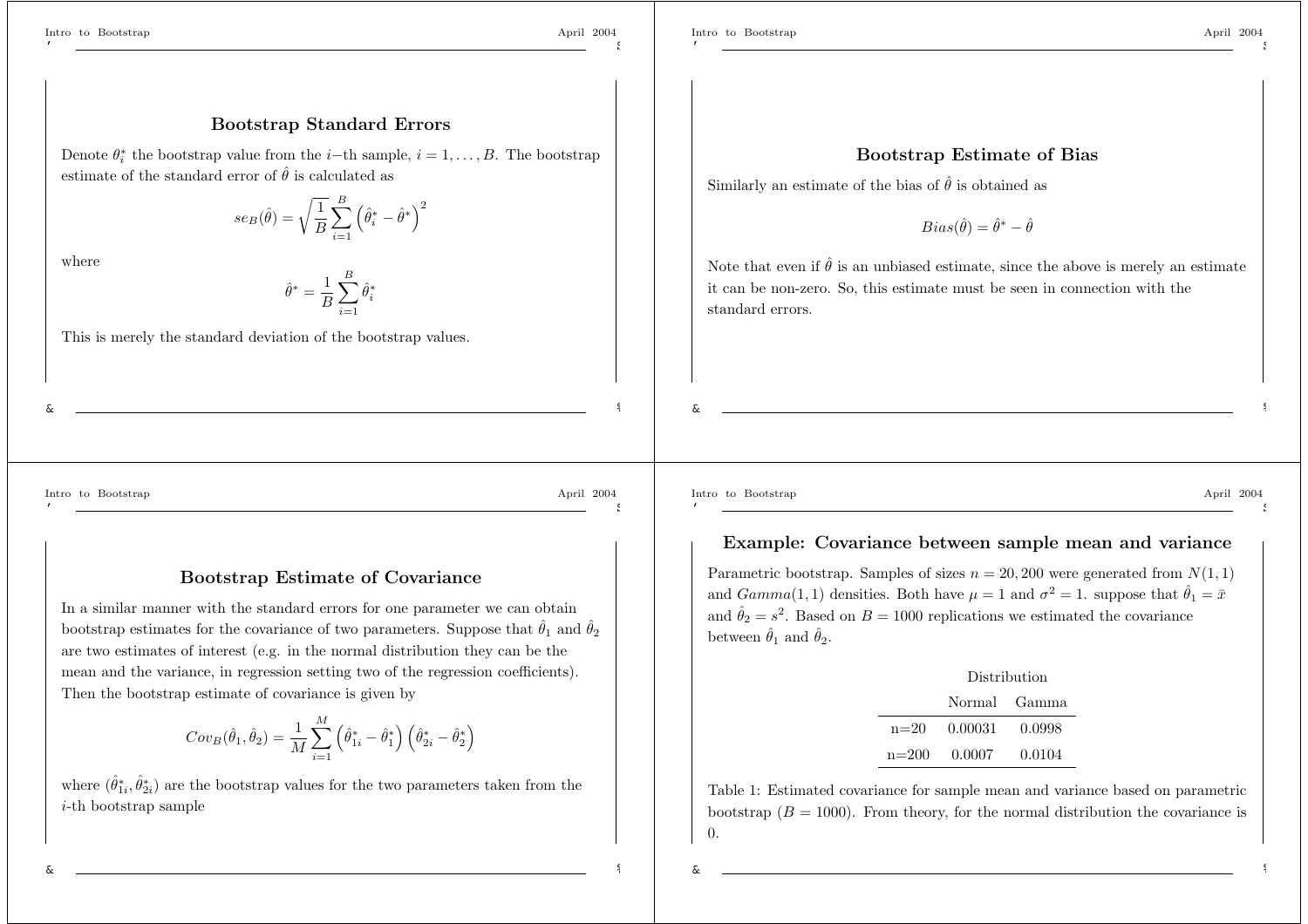Normal, n=20

Normal, n=200

mean

Gamma(1,1), n=200

mean

 $0.5$ 

10 12 14 16

variance

variance

The confidence interval is given as

01234

0.5 1.0 1.5 2.0

mean

 $Gamma(1,1)$ , n=20

mean

0.0 0.5 1.0 1.5 2.0

0.4 0.6 0.8 1.0 1.2 1.4 1.6 1.8

variance

variance

Figure 2: Scatterplot of sample mean and variance based on  $B = 1000$  replications.

**Percentile CI**

 $(\kappa_{a/2}, \kappa_{1-a/2})$ 

This is clearly non-symmetric and takes into account the distributional form of

where  $\kappa_a$  denotes the *a*-th empirical quantile of the bootstrap values  $\hat{\theta}_i^*$ .

01234

0.5 1.0 1.5 2.0

'

\$

#### **Simple Bootstrap CI**

Use the bootstrap estimate of the standard error and <sup>a</sup> normality assumption (arbitrary in many circumstances) to construct an interval of the form

 $(\hat{\theta} - Z_{1-a/2}se_B(\hat{\theta}), \hat{\theta} - Z_{1-a/2}se_B(\hat{\theta}))$ 

where  $Z_a$  denotes the a-th quantile of the standard normal distribution. This is a  $(1 - a)$  confidence Interval for  $\theta$ . It implies that we assume that  $\hat{\theta}$  follows a Normal distribution.

Intro to Bootstrap April 2004

estimate.

&

'

# \$

%

'

&

Intro to Bootstrap April 2004 \$

%

#### **Percentile-t CI**

Improves the simple bootstrap CI in the sense that we do not need the normality assumption. The interval has the form

$$
(\hat{\theta} - \zeta_{1-a/2} s e_B(\hat{\theta}), \hat{\theta} - \zeta_{a/2} s e_B(\hat{\theta}))
$$

where  $\zeta_a$  is the *a*-th quantile of the values  $\xi_i$ , where

$$
\xi_i = \frac{\hat{\theta}_i^* - \hat{\theta}}{se(\hat{\theta}_i^*)}
$$

Note that for the  $\xi_i$ 's we need the quantities  $se(\hat{\theta}_i^*)$ . If we do not know them in closed forms (e.g. asymptotic standard errors) we can use bootstrap to estimate them. The computational burden is double!

Note that  $\xi_i$  are studentized values of  $\hat{\theta}_i^*$ .

&

&

%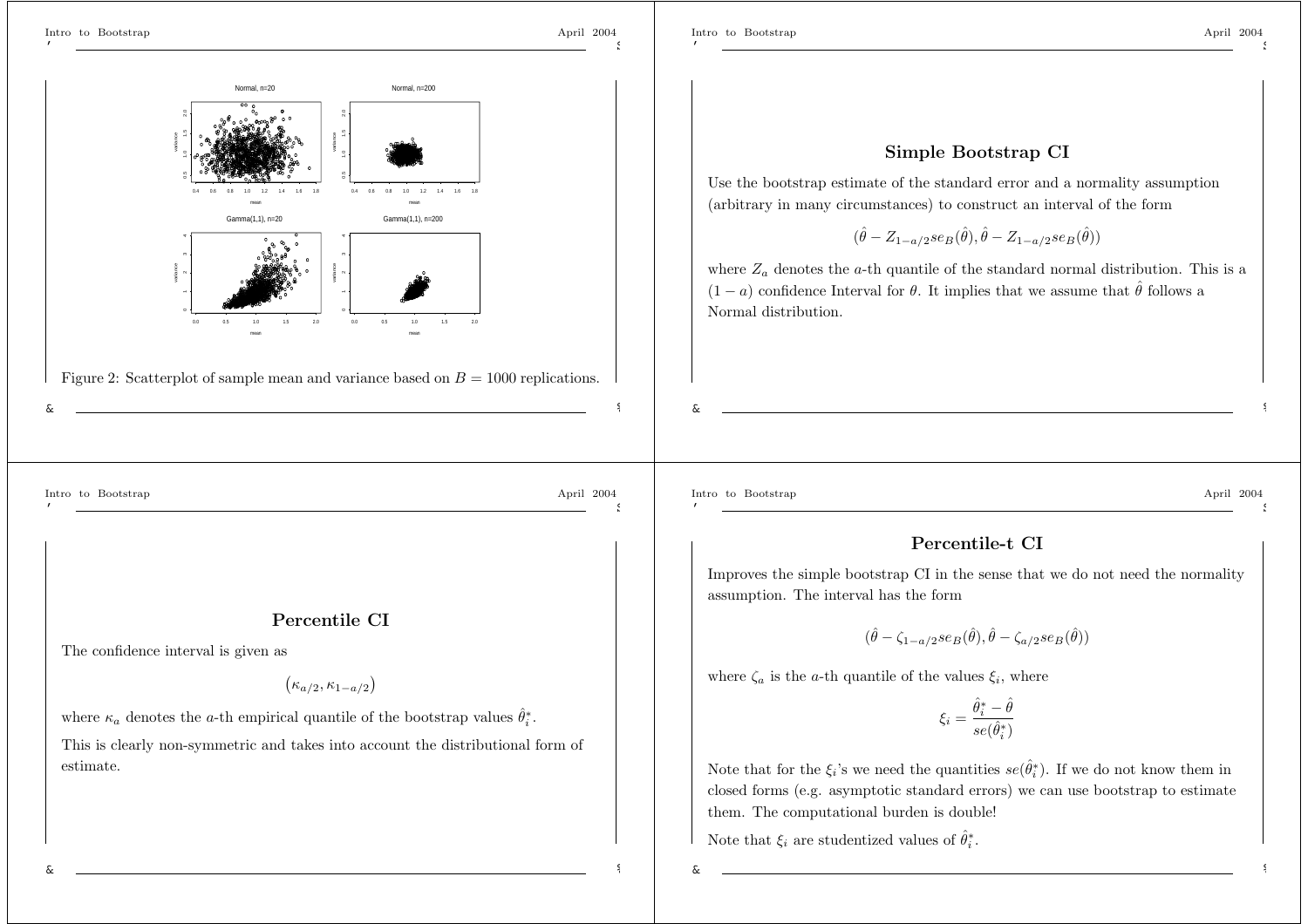\$

%

\$

\$

#### **Comparison of CI**

Which interval to use? things to take into account:

- Percentile CI are easily applicable in many situations
- Percentile-t intervals need to know  $se(\hat{\theta})$ .
- In order to estimate consistently extreme percentiles we need to increase B.
- Resulting CI not symmetric (except for the simple CI, which is the less intuitive)
- Note the connection between CI and hypothesis testing!

#### **Bias Corrected CI**

Improves the Percentile bootstrap ci in the sense that we take into account the bias

The bootstrap bias-corrected percentile interval (BC):

 $(\kappa_{p_1},\kappa_{p_2})$ 

where  $p_1 = \Phi(z_{\alpha/2} + 2b_0)$  and  $p_2 = \Phi(z_{1-\alpha/2} + 2b_0)$  with  $\Phi(\cdot)$  the standard normal distribution function,

κ*a* is the <sup>a</sup>−quantile of the distribution of the bootstrap values (similar to the notation for the percentile CI)

$$
b_0 = \Phi^{-1}\left(\frac{1}{B}\sum_{i=1}^B I(\hat{\theta}_i^* \le \hat{\theta})\right)
$$

&If the distribution of  $\hat{\theta}_i^*$  is symmetric, then  $b_0 = 0$  and  $p_1 = a/2$  and  $p_2 = 1 - a/2$ , therefore the simple percentile CI are obtained.

Intro to Bootstrap April 2004

'

#### **Example 1: Correlation Coefficient**

Consider data  $(x_i, y_i)$ ,  $i = 1, \ldots, n$  Pearson's correlation coefficient is given by

$$
\hat{\theta} = \frac{\sum_{i=1}^{n} (x_i - \bar{x})(y_i - \bar{y})}{\sqrt{\sum_{i=1}^{n} (x_i - \bar{x})^2 \sum_{i=1}^{n} (y_i - \bar{y})^2}}
$$

Inference is not so easy, results exist only under the assumption of <sup>a</sup> bivariate normal population. Bootstrap might be <sup>a</sup> solution

Intro to Bootstrap April 2004 '

&

\$

%

%

#### **American Elections**

The data refer to  $n = 24$  counties in America. They are related to the American presidential elections in 1844. The two variables are: the participation proportion in the election for this county and the difference between the two candidates. The question is whether there is correlation between the two variables. The observed correlation coefficient is  $\hat{\theta} = -0.369$ 



Figure 3: The data for the American Elections

&

&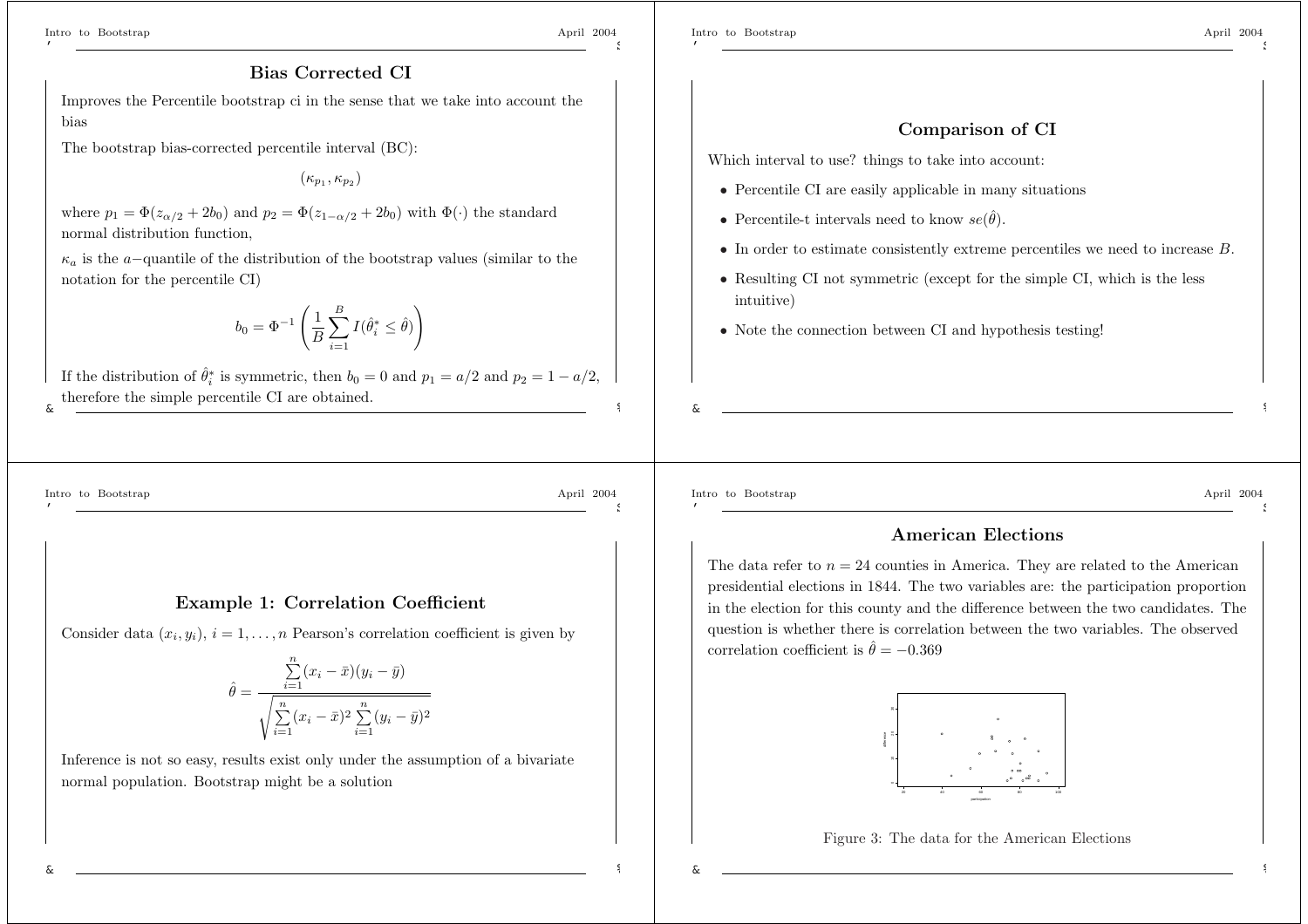$Bias(\hat{\theta})=0.0042$ 

'

\$

%

\$

#### **More details in the Percentile-t intervals**

In this case and since we have an estimate of the standard error of the correlation coefficient (though it is an asymptotic estimate) we can use percentile-t intervals without need to reiterate bootstrap. To do so, from the bootstrap values  $\hat{\theta}_i^*$ ,  $i = 1, \ldots, B$ , we calculate

$$
\xi_i = \frac{\hat{\theta}_i^*-\hat{\theta}}{se(\hat{\theta}_i^*)}
$$

where

$$
se(\hat{\theta}_i^*) = \frac{1 - \hat{\theta}_i^{*2}}{\sqrt{n-3}}
$$

Then we found the quantiles of  $\xi$ . Note that the distribution of  $\xi$  is skewed, this explains the different left limit of the percentile-t confidence intervals.



'



**American Elections: Results**

simple bootstrap CI  $( -0.7228, -0.0167)$ 

Table 2: 95% bootstrap confidence intervals for I

(-0.6901, 0.0019)

(-0.6731, 0.1420)

(-0.6806, 0.0175)

From  $B = 1000$  replications we found  $\hat{\theta}^* = -0.3656$ ,  $se_B(\hat{\theta}) = 0.1801$ . The asymptotic standard error given by normal theory as  $se_N(\hat{\theta}) = \frac{1-\hat{\theta}^2}{\sqrt{n-3}} = 0.1881$ .

Percentile

Percentile-t

Bias Corrected



Intro to Bootstrap April 2004 '

&

\$

%

%

#### **Example 2: Index of Dispersion**

For count data a quantity of interest is  $I = s^2/\bar{x}$ . For data from a Poisson distribution this quantity is, theoretically, 1. We have accidents for  $n = 20$ crossroads in one year period. We want to built confidence intervals for I. The data values are: (1,2,5,0,3,1,0,1,1,2,0,1,8,0,5,0,2,1,2,3).

We use bootstrap by resampling from the observed values. Using  $\hat{\theta} = I$  we found  $(B = 1000): \hat{\theta} = 2.2659, \hat{\theta}^* = 2.105, \, \hat{Bias}(\hat{\theta}) = 0.206, \, \hat{se}_B(\hat{\theta}) = 0.6929.$ 

| simple bootstrap $\operatorname{CI}$ | (0.9077, 3.6241) |
|--------------------------------------|------------------|
| Percentile                           | (0.8981, 3.4961) |
| Percentile-t                         | (0.8762, 3.4742) |
| <b>Bias Corrected</b>                | (1.0456, 3.7858) |

Table 3: 95% bootstrap confidence intervals for I

&

&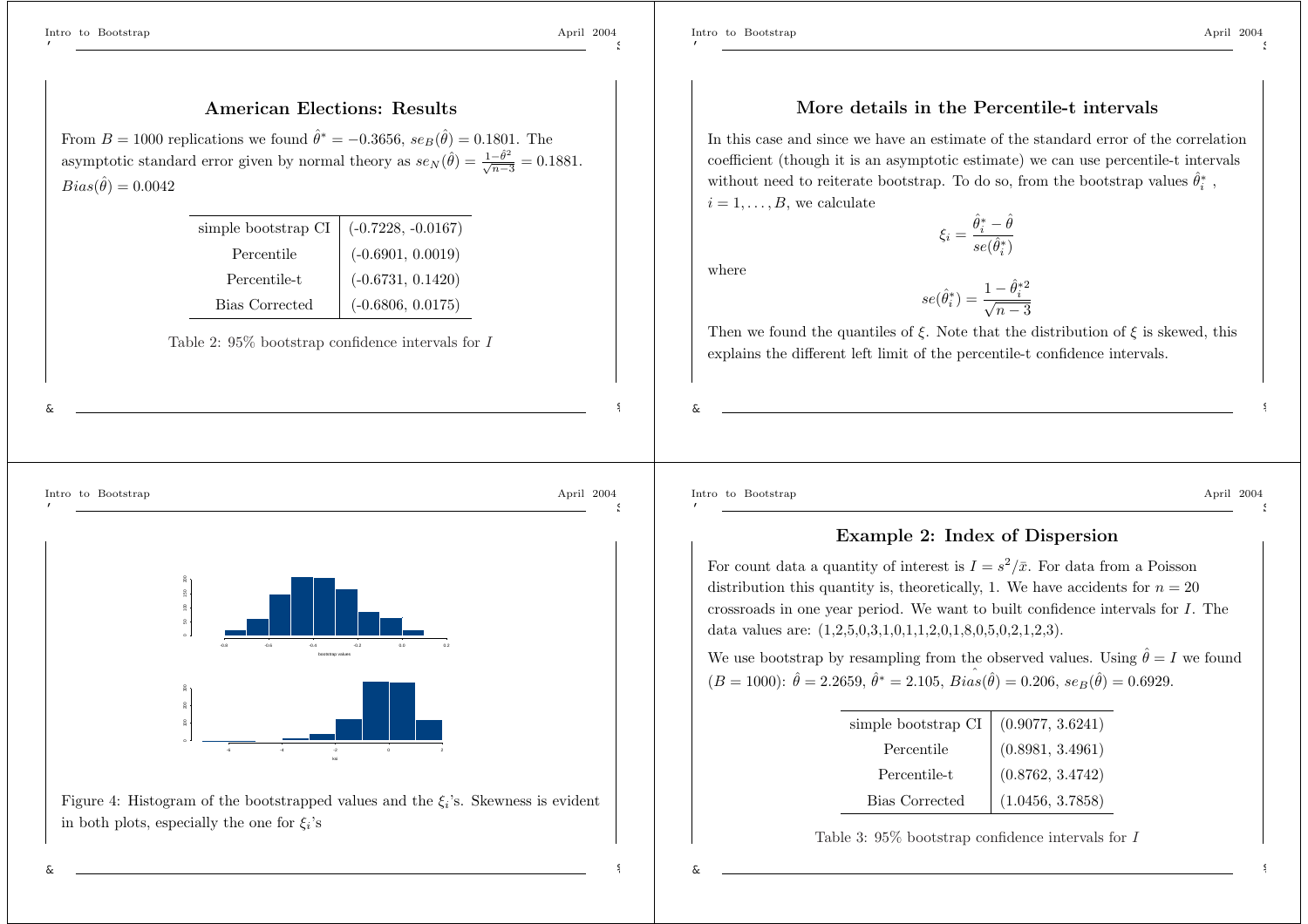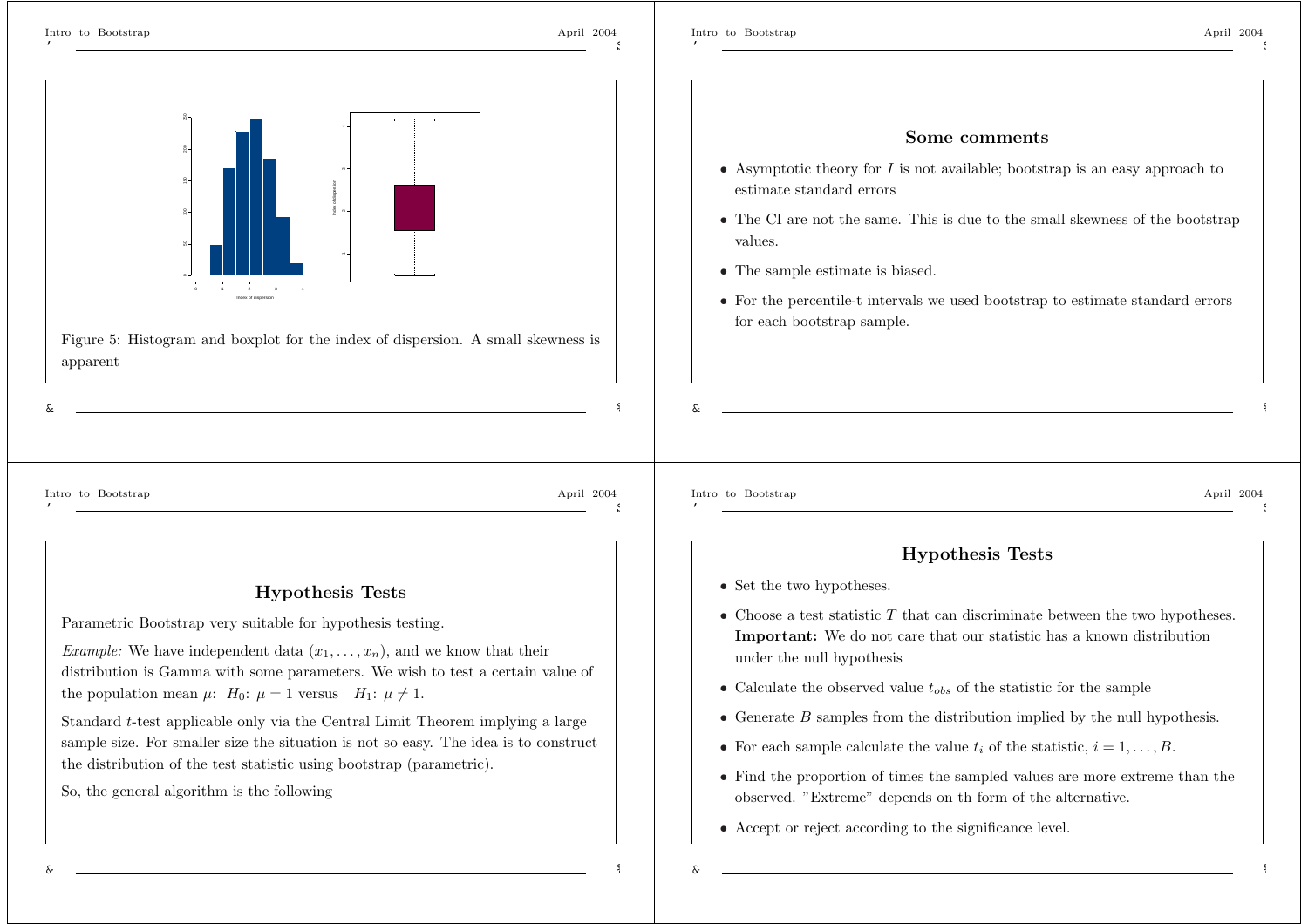\$

## **Hypothesis Tests (2)**

More formally, let us assume that we reject the null hypothesis at the right tail of the distribution. Then an approximate p-value is given by

$$
\hat{p} = \frac{\sum_{i=1}^{B} I(t_i \ge t_{obs}) + 1}{B + 1}
$$

 $\hat{p}$  is an estimate of the true p-value, we can build confidence intervals for this. A good strategy can be to increase B if  $\hat{p}$  is close to the significance level.

Note that some researchers advocate the use of the simpler estimate of the p-value, namely

$$
\tilde{p} = \frac{\sum_{i=1}^{B} I(t_i \ge t_{obs})}{B}
$$

 $\hat{p}$  has better properties than  $\tilde{p}$ .

Intro to Bootstrap April 2004

&

'

\$

%

#### **Example**

Consider the following data

#### **x** = (−0.89, −0.47, 0.05, 0.155, 0.279, 0.775, 1.0016, 1.23, 1.89, 1.96).

We want to test  $H_0: \mu = 1$ , vs  $H_1: \mu \neq 1$ . We select as a test statistic  $T = |\bar{x} - 1|$ . Several other statistic could be used. Since  $\bar{x} = 0.598$  we find  $T_{obs} = 0.402$ . In order  $\hat{F}_{10}$  to represent the null hypothesis we rescale our data so as to have <sup>a</sup> mean equal to 1. Thus we add in each observation 0.402. The the new sample is  $\mathbf{x}_{null} = \mathbf{x} + 0.402$ . We resample with replacement from  $\hat{F}(\mathbf{x}_{null})$ .

Taking  $B = 100$  samples we found  $\hat{p} = 0.18$ .

**Important:** Rescaling is not obvious in certain hypotheses.

Intro to Bootstrap April 2004

# **Hypothesis Tests (Non-parametric Bootstrap)**

The only difficulty is that we do not know the population density. Thus the samples must be taken from  $\hat{F}_n$ . According to standard hypothesis testing theory, we need the distribution of the test statistic under the null hypothesis. The data are not from the null hypothesis, thus  $\hat{F}_n$  is not appropriate. A remedy can be to rescale  $F_{\rm s}$  $\hat{F}_n$  so as to fulfill the null hypothesis. then we take the bootstrap samples from this distribution and we built the distribution of the selected test statistic.

Intro to Bootstrap April 2004 '

&

\$

%

%

#### **Permutation test**

Hypothesis testing via parametric bootstrap is also known as Monte Carlo tests. Alternative testing procedures are the so-called permutation or randomization tests. The idea is applicable when the null hypothesis implies that the data do not have any structure and thus, every permutation of the sample data, under the null hypothesis is equally probable. Then we test whether the observed value is extreme relative to the totality of the permutations. In practice since the permutations are huge we take <sup>a</sup> random sample from them and we built the distribution of the test statistic under the null hypothesis from them. The main difference from permutation test to bootstrap tests is that in permutation tests we sample without replacement in order to take <sup>a</sup> permutation of the data.

&

&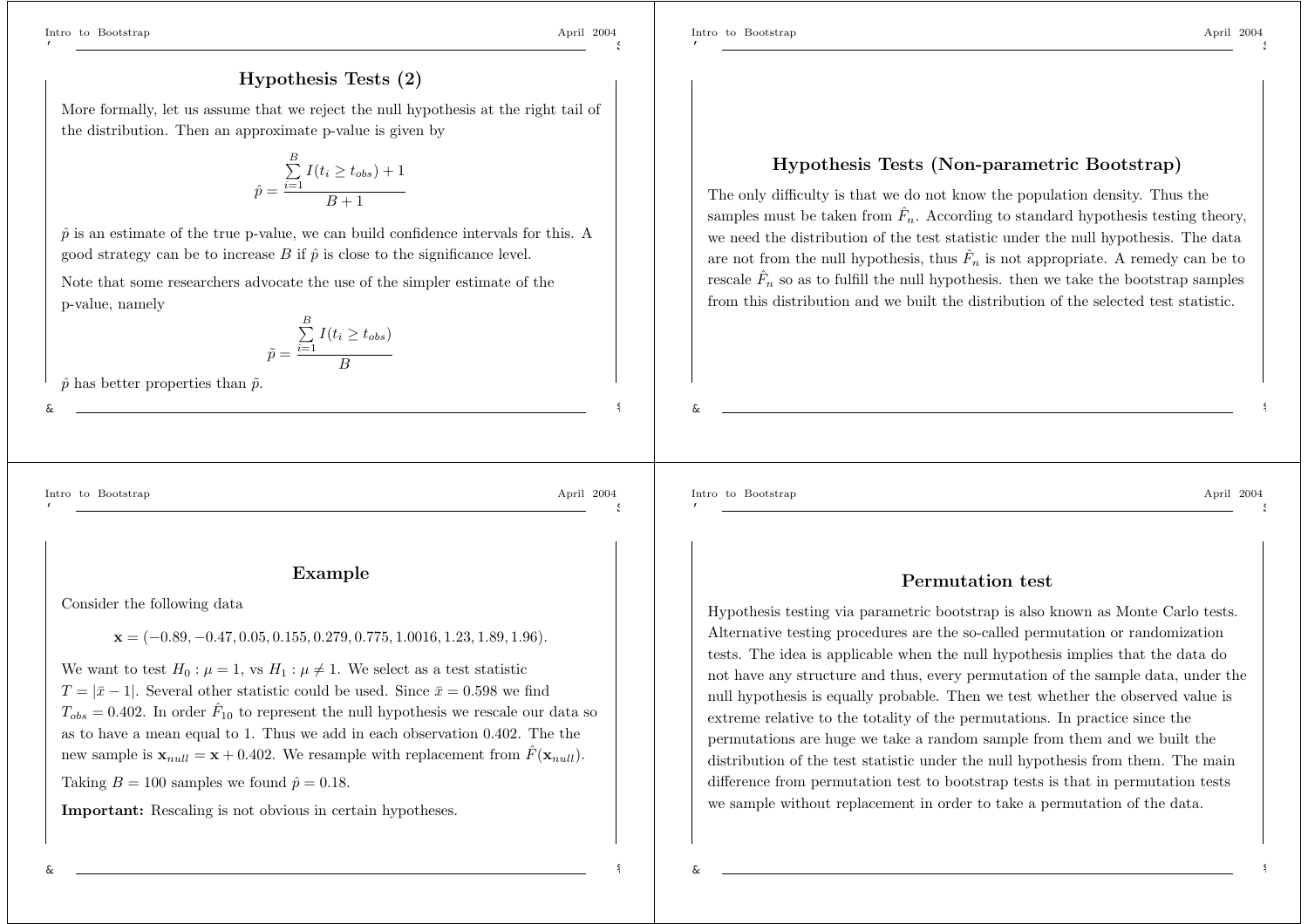\$

\$

#### **Permutation test- Example**

Consider the data about the American elections in 1844. We want to test thehypothesis that  $H_0: \rho = 0$ , vs  $H_1: \rho < 0$ . We use as a test statistic r, i.e. the sample correlation coefficient. The observed value is  $-0.3698$ . We take  $B = 999$ random permutations of the data by fixing the one variable and taking permutations of the other (sampling without replacement). We estimate the p-values as right tail of the distribution. Then an approximate p-value is given by

$$
\hat{p} = \frac{\sum_{i=1}^{B} I(t_i \le t_o b s) + 1}{B + 1} = \frac{\sum_{i=1}^{B} I(t_i \le -0.3698) + 1}{1000} = \frac{39 + 1}{1000} = 0.04
$$

This is an estimate of the true p-value, we can built confidence intervals for this, either via asymptotic results or bootstrap etc. Note that in this case it is not so easy to construct <sup>a</sup> bootstrap test. Sampling from the null hypothesis is not so easy because we need to transform  $\hat{F}_n$  to reflect the null hypothesis! Therefore, permutation tests are complementary to the bootstrap tests.

&

'

Intro to Bootstrap April 2004

%

\$

%

&

#### **Non-Parametric Bootstrap Hypothesis Tests**

Suppose two samples  $\mathbf{x} = (x_1, x_2, \ldots, x_n)$  and  $\mathbf{y} = (y_1, y_2, \ldots, y_m)$ . We wish to test the hypothesis that they have the same mean, i.e.  $H_0: \mu_x = \mu_y$  versus  $H_1: \mu_x \neq \mu_y$ . Use as a test statistic  $T = |\bar{x} - \bar{y}|$ . Under the null hypothesis a good estimate of the population distribution is the combined sample  $\mathbf{z} = (x_1, \ldots, x_n, y_1, \ldots, y_m)$ . Thus, sample with replacement from **z**. For each of the B bootstrap samples calculate  $T_i^*, i = 1, \ldots B$  Estimate the p-value of the test as

$$
\hat{p} = \frac{\sum_{i=1}^{B} I(T_i \ge t_{obs}) + 1}{B + 1}
$$

Other test statistics are applicable, as for example the well known two-sample t-statistic. A general warning for selecting test statistics is the following: we would like to select <sup>a</sup> "pivotal" test statistic, i.e. <sup>a</sup> test statistic for which the distribution does not vary. For example the t-statistic has this property as it is standardized.



Intro to Bootstrap April 2004 '

\$

%

%

#### **Goodness of Fit test using Bootstrap**

Parametric Bootstrap suitable for Goodness of fit tests. We wish to test normality, i.e.  $H_0 : F = N(\mu, \sigma^2)$  versus  $H_1 : F \neq N(\mu, \sigma^2)$ . A well known test statistic is the Kolmogorov - Smirnov test statistic  $D = max(|\hat{F}_n(x) - F(x)|)$ . This has asymptotically and under the null hypothesis <sup>a</sup> known and tabulated distribution. Bootstrap based test do not use the asymptotic arguments but we take samples from the normal distribution in  $H_0$  (if the parameters are not known, we need to estimate them). For each sample we obtain the value of the test statistic and we construct the distribution of the test statistic. There is no need to use D. Other "distances" can be also use to measure deviations fromnormality! The test can be used for any distribution!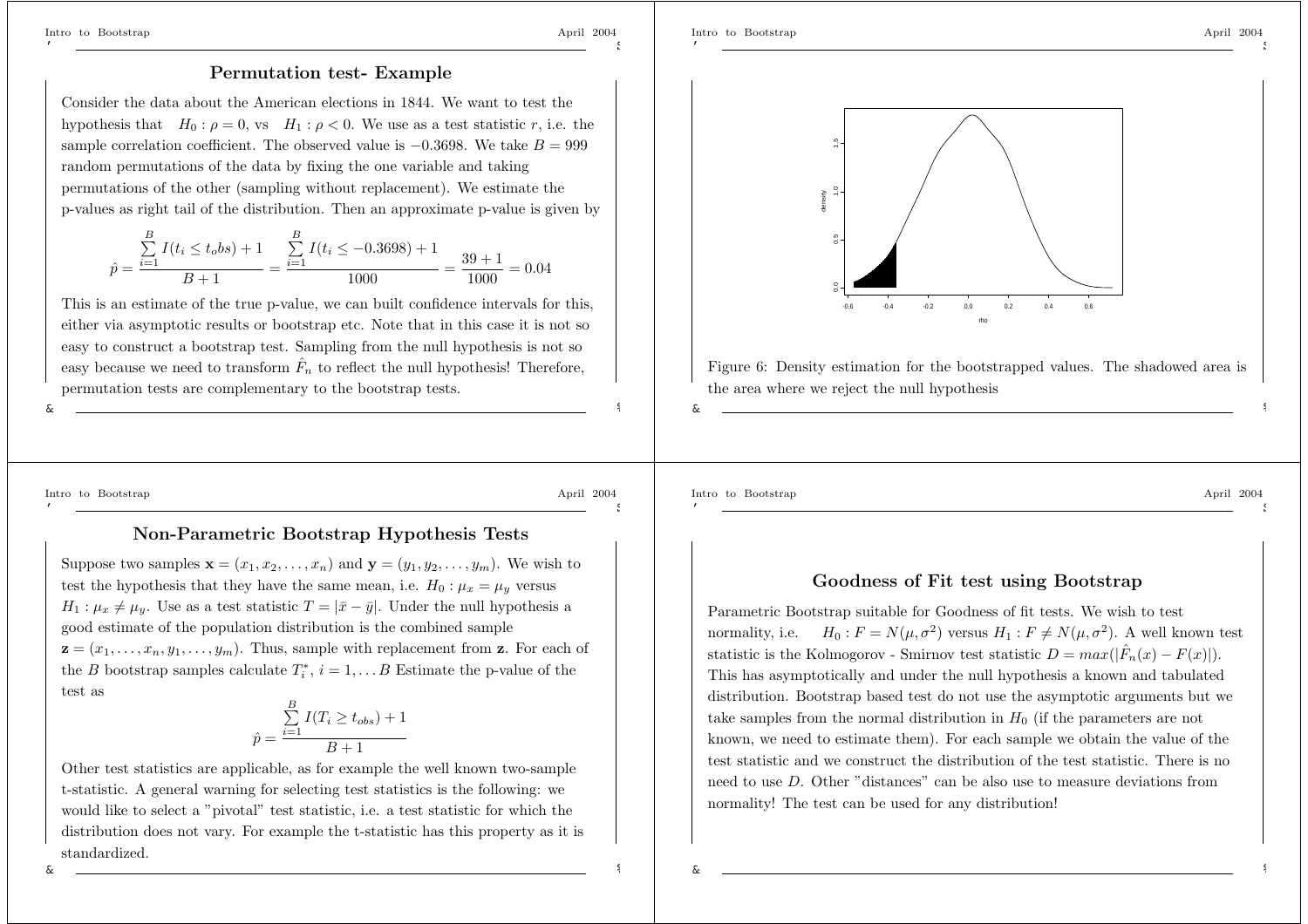&

'

\$

Choice of B depends on

• Computer availability

• Complexity of the problem

#### **Failures of Bootstrap**

- Small Data sets (because  $\hat{F}_n$  is not a good approximation of  $F$ )
- Infinite moments (e.g. the mean of the Cauchy distribution).
- Dependence structures (e..g time series, spatial problems). Bootstrap is based on the assumption of independence. Remedies exist
- Estimate extreme values (e.g.  $99.99\%$  percentile or  $max(X_i)$ ). The problem is the non-smoothness of the functional under consideration
- Dirty Data: If outliers exist in our sample, clearly we do not sample from <sup>a</sup> good estimate of F and we add variability in our estimates.
- Unsmooth quantities: There are <sup>p</sup>lenty of theoretical results that relate the success of bootstrap with the smoothness of the functional under consideration
- Multivariate data: When the dimensions of the problem are large, then  $\hat{F}_n$ becomes less good as an estimate of F. This may cause problems.

Intro to Bootstrap April 2004

\$

%

#### **Variants of Bootstrap**

- Smoothed Bootstrap: Instead of using  $\hat{f}_n$  we may use a smoothed estimate of it for simulating the bootstrap samples. Such an estimate might be the Kernel Density estimate
- Iterated Bootstrap: For non-smooth functionals (e.g. the median), we perform another bootstrap round using at the bootstrap values  $\hat{\theta}_i^*$
- Bayesian Bootstrap: We generate from  $\hat{F}$  but the probabilities associated with each observation are not exactly  $1/n$  for each bootstrap sample but they vary around this value.

Intro to Bootstrap April 2004 '

&

## **Other Resampling Schemes: The Jackknife**

**Choice of** *B*

• Type of the problem: while  $B = 1000$  suffices for estimating standard errors,

perhaps it is not enough for confidence intervals.

The method was initially introduced as <sup>a</sup> bias-reduction technique. It is quite useful for estimating standard errors. Let  $\hat{\theta}_{(i)}$ , denotes the estimate when all the observations except the i-th are used for estimation. Define

$$
\hat{\theta}_J = n\hat{\theta} - (n-1)\hat{\theta}_{(\cdot)}
$$

where

$$
\hat{\theta}_{(\cdot)} = \frac{1}{n}\hat{\theta}_{(i)}
$$

 $\hat{\theta}_J$  is called the jackknifed version of  $\hat{\theta}$  and usually it has less bias than  $\hat{\theta}$ . It holds that

$$
se(\hat{\theta}_J) = \sqrt{\frac{n-1}{n} \sum_{i=1}^n (\hat{\theta}_{(i)} - \hat{\theta}_{(\cdot)})^2}
$$

This is a good approximation of  $se(\hat{\theta})$  as well.

&

&

%

%

%

\$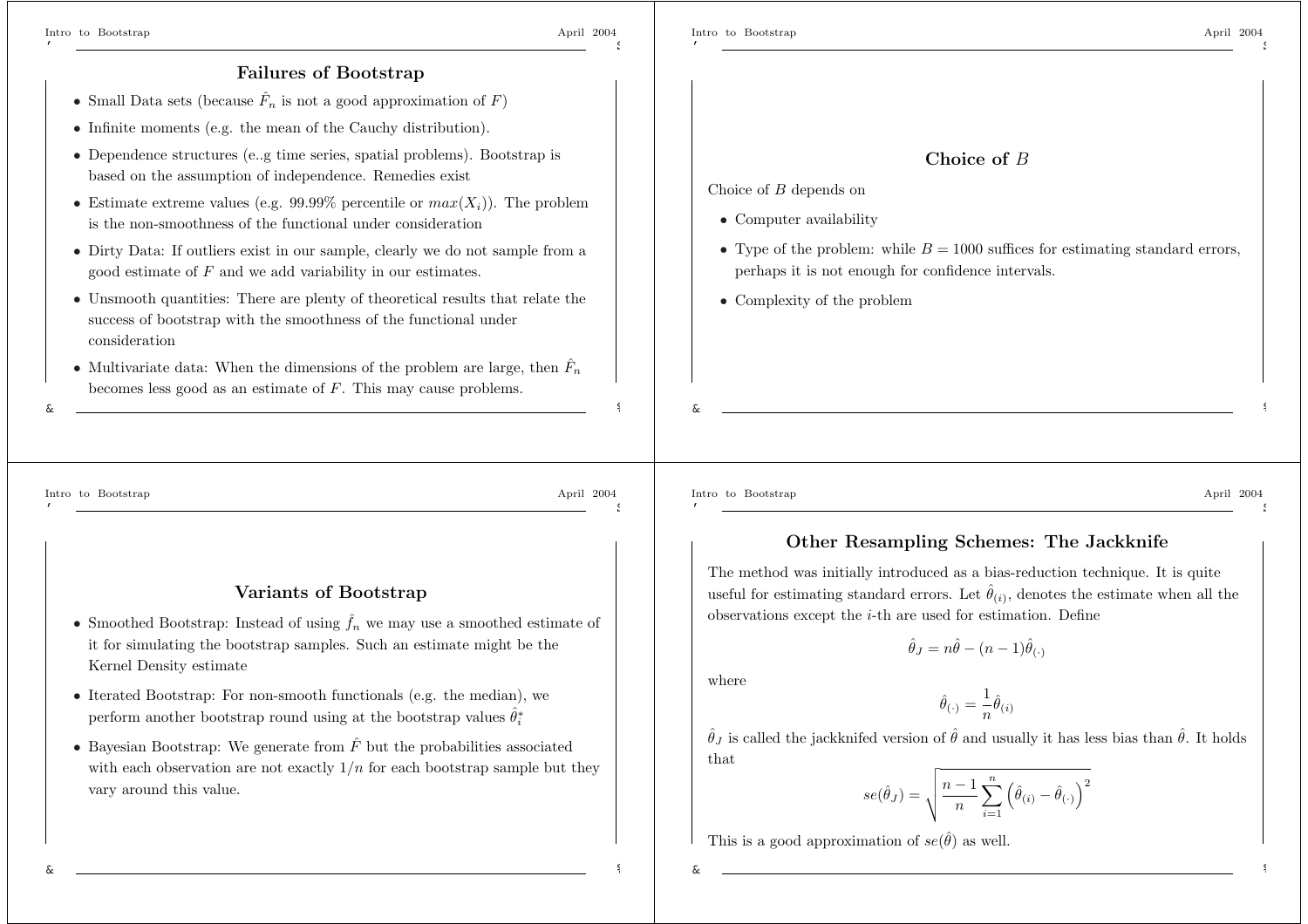\$

## **Other Resampling Schemes: Subsampling**

In jackknife we ignore one observation at each time. The samples are created without replacement. Thus, we have  $n - 1$  different samples. Generalize the idea by ignoring  $b \geq 1$  observations at each time. Similar formulas can be derived. Complete enumeration is now difficult: use Monte Carlo methods by taking <sup>a</sup> sample of them.

This is the idea of subsampling. Subsamples are in fact samples from F and not from  $\hat{F}_n$ . It can remedy the failure of bootstrap in some cases. Subsamples are of smaller size and thus we need to rescale them (recall the factor  $n-1$  in the se of the jackknife version.

Split the entire sample in subsamples of equal size.

#### **Bootstrap in Linear Regression**

There are two different approaches:

- 1. Resample with replacement from the observations. Now each observation is the entire vector associated with the original observation. For each
- 2. Apply bootstrap on the residuals of the model fitted to the original data

The second one is preferable, since the first approach violates the assumption for constant design matrix

Bootstrapping in linear regression removes any distributional assumptions on the residuals and hence allows for inference even if the errors do not follow normaldistribution.

Intro to Bootstrap April 2004

&

'

%

\$

#### **Bootstrapping the residuals**

Consider the model  $Y = \beta X + \epsilon$  using the standard notation.

The bootstrap algorithm is the following

- Fit the model to the original data. Obtain the estimates  $\hat{\beta}$  and the residuals form the fitted model  $\hat{\epsilon}_i$ ,  $i = 1, \ldots, n$ .
- Take a bootstrap sample  $\epsilon^* = (\epsilon_1^*, \ldots, \epsilon_n^*)$  from the residuals by sampling with replacement.
- Using the design matrix, create the bootstrap values for the response using

#### $Y^*=\hat{\beta}X+\epsilon^*$

- Fit the model using as response  $Y^*$  and the design matrix X.
- Keep all the quantities of interest from fitting the model (e.g.  $MSE$ , <sup>F</sup>-statistic, coefficients etc)
- Repeat the procedure  $B$  times.

Intro to Bootstrap April 2004 '

&

\$

%

#### **Example**

 $n = 12$  observations, Y is the wing length of a bird, X is the age of the bird. We want to fit a simple linear regression  $Y = \alpha + \beta X$ .



Figure 7: The data and the fitted line

&

&

%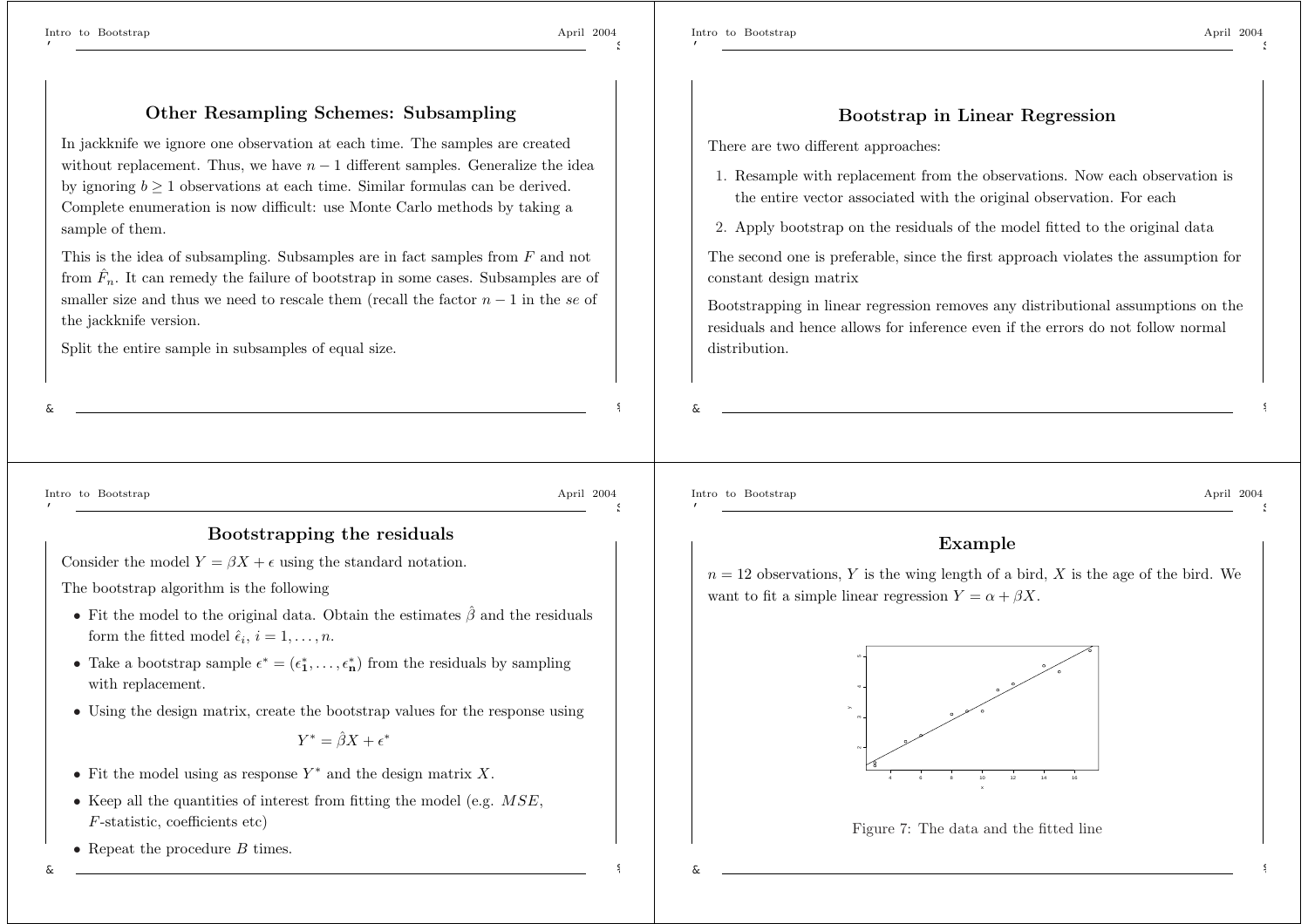$\ddot{\phantom{1}}$ 

%



%

&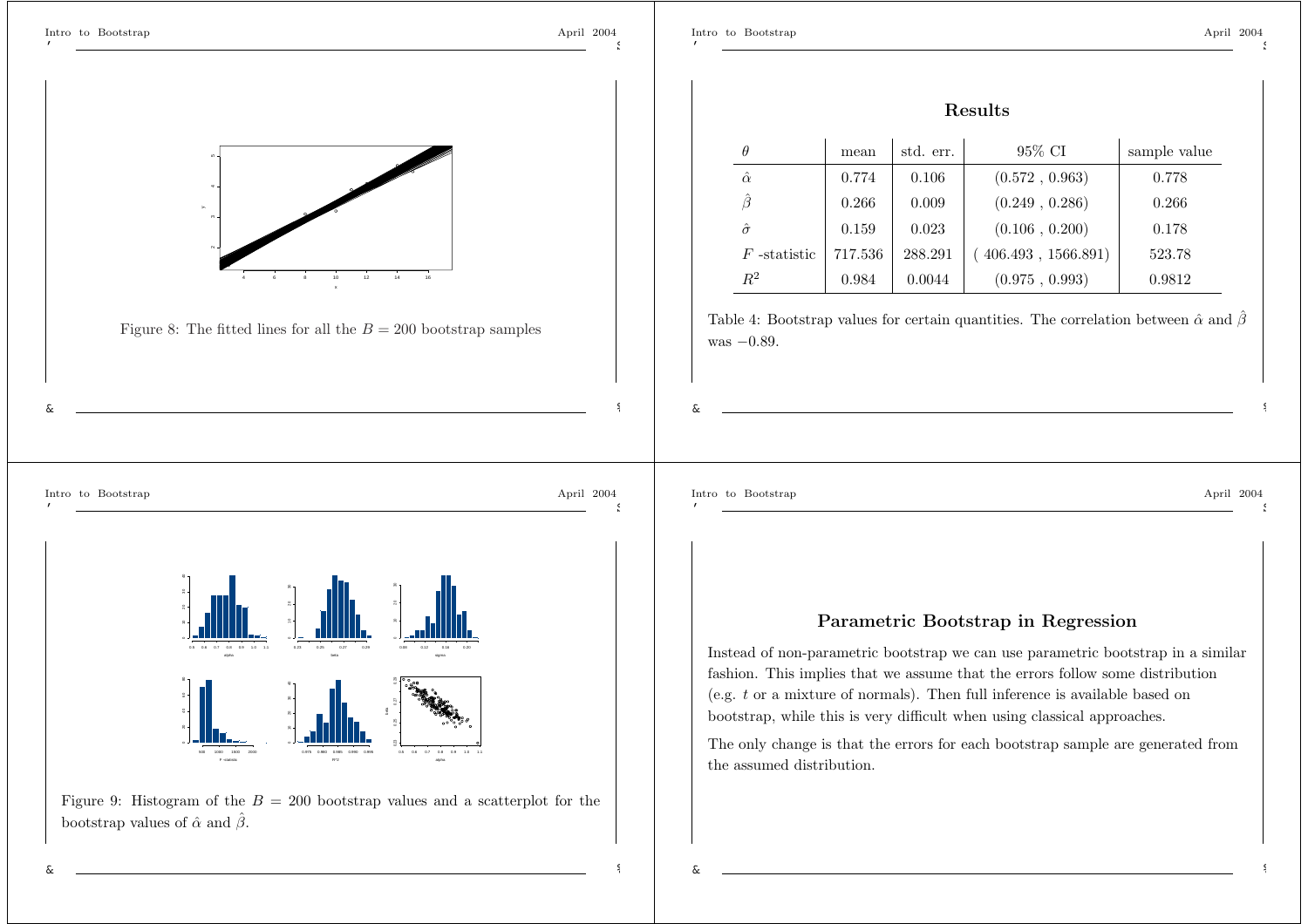&

'

\$

%

\$

&

%

%

#### **Bootstrap in PCA - Example**

The data represent the performance of 26 athletes in heptathlon in the Olympic Games of Sidney, 2000. We proceed with PCA based on the correlation matrix. We resample observations with replacement. We used  $B = 1000$ .

**Note:** Our approach is non-parametric bootstrap. However we could use parametric bootstrap by assuming <sup>a</sup> multivariate normal density for the populations and sampling from this multivariate normal model with parameters estimated from the data.

Intro to Bootstrap April 2004

| order           | mean      | st.dev | 95% CI               | observed value |
|-----------------|-----------|--------|----------------------|----------------|
| 1               | 3.0558    | 0.4403 | (2.2548, 3.9391)     | 2.9601         |
| $\overline{2}$  | 1.6324    | 0.2041 | (1.2331, 2.0196)     | 1.5199         |
| 3               | 1.0459    | 0.1830 | (0.6833, 1.3818)     | 1.0505         |
| $\overline{4}$  | 0.6251    | 0.1477 | (0.3733, 0.9416)     | 0.6464         |
| 5               | 0.3497    | 0.0938 | (0.1884, 0.5441)     | 0.3860         |
| 6               | 0.1958    | 0.0658 | (0.0846, 0.3401)     | 0.2778         |
| 7               | 0.0950    | 0.0413 | (0.0306, 0.1867)     | 0.1592         |
| log-determinant | $-4.1194$ | 0.9847 | $(-6.2859, -2.4292)$ | $-2.9532$      |

**Bootstrap in Principal Components Analysis**

working with standardized data, <sup>a</sup> criterion is to select so many components that correspond to eigenvalues greater than 1. A problem of major interest with sample data is how to measure the sampling variability in the eigenvalues of the

sample covariance matrix. Bootstrap can be <sup>a</sup> solution.

Principal Components Analysis is <sup>a</sup> dimension reduction technique that starts with correlated variables and ends with uncorrelated variables, the principal components, which are in descending order of importance and preserve the total variability. If **X** is the vector with the original variables the PC are derived as **Y** <sup>=</sup> **XA**, where **A** is <sup>a</sup> matrix that contains the normalized eigenvectors from the spectral decomposition of the covariance matrix of **X**. In order the PCA to me meaningful we need to keep PC less than the original variables. While

Table 5: Bootstrap estimates, standard error and CI, based on  $B = 1000$  replications. An idea of the sample variability can be easily deduced.



Figure 10: Histogram of the eigenvlaues, the logarithm of the determinant and <sup>a</sup> boxplot representing all the eigenvalues, based on  $B = 1000$  replications

&

&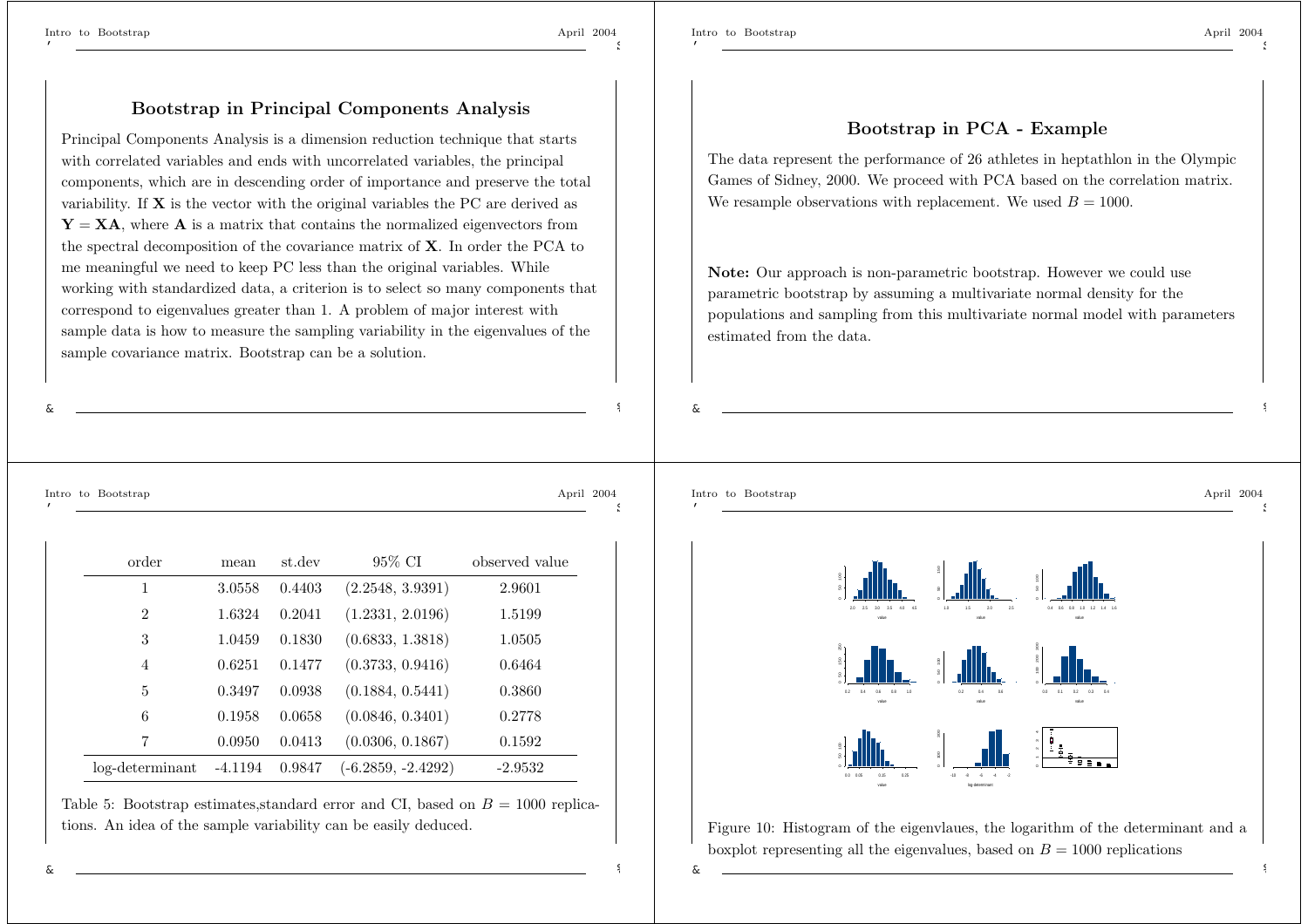&

'

&

\$

\$

## **Bootstrap in Kernel Density Estimation (1)**

Kernel Density Estimation is <sup>a</sup> useful tool for estimating probability density functions. Namely we obtain an estimate of the unknown density  $f(y)$  as  $\hat{f}(y)$ based on a sample  $(x_1, \ldots, x_n)$ 

$$
\hat{f}(x) = \frac{1}{n} \sum_{i=1}^{n} \frac{1}{h} K\left(\frac{x - x_i}{h}\right)
$$

where  $K(\cdot)$  is the kernel function and h is the bandwidth which makes the estimate more smooth  $(h \to \infty)$  or less smooth  $(h \to 0)$ . There are several choices for the kernel, the standard normal density is the common one. For  $h$  we can select it in an optimal way. For certain examples it suffices to use

$$
h_{opt} = 1.059n^{-1/5}min\left(\frac{Q_3 - Q_1}{1.345}, s\right),\,
$$

where  $Q_1$  and  $Q_3$  the first and third quartile and s the sample standard deviation. We want to create confidence intervals for



Intro to Bootstrap April 2004

#### **Bootstrap in Kernel Density Estimation (2)**

#### We apply bootstrap:

Take *B* bootstrap samples from the original data. For each sample find  $\hat{f}_i(x)$ , the subscript denotes the bootstrap sample. Use these values to create confidence intervals for each value of <sup>x</sup>. This will create <sup>a</sup> band around  $\hat{f}(x)$ , which is in fact <sup>a</sup> componentwise confidence interval and give us information about the curve.

Example: 130 simulated values

'

&

%

\$



%

%



Figure 12: The  $B = 100$  bootstrap replicated estimated of  $\hat{f}(x)$  for the data of our example

&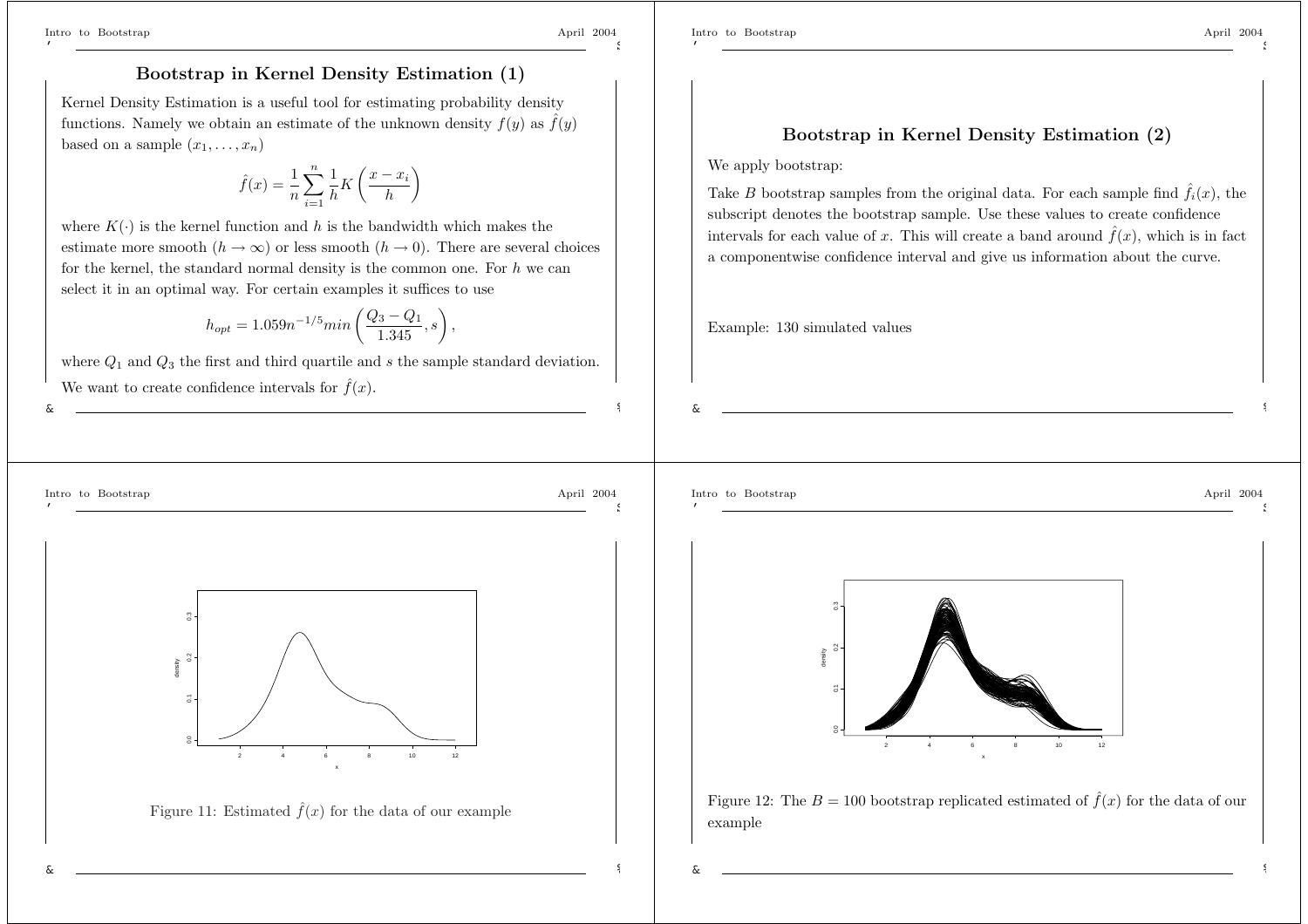density

0.0 0.1 0.2 0.3

-č

 $\overline{2}$ 

 $\tilde{z}$ 

'

\$



Figure 13: Componentwise 95% confidence intervals based on the percentile bootstrap approach  $(B = 100)$ 

x

Intro to Bootstrap April 2004 \$

**Bootstrap in Time Series**

Consider the AR(2) model

 $Y_t = \beta_1 Y_{t-1} + \beta_2 Y_{t-2} + \epsilon_t$ 

In the classical case we assume normality for the residuals. If the assumption is not made we can use bootstrap for inference

Intro to Bootstrap April 2004

&

'

\$

%

#### **The algorithm**

- 1. Fit the  $AR(2)$  model to the data  $(y_1, \ldots, y_T)$ . Find  $\hat{\beta}_1, \hat{\beta}_2$ .
- 2. Obtain the residuals  $\hat{\epsilon}_i$  from the fitted model
- 3. Create the empirical distribution  $\hat{F}_T$  of the residuals
- 4. Start Bootstrap. Simulate <sup>a</sup> new series by
	- Set  $y_i^* = y_i$ ,  $i = 1, 2$ , i.e. use as starting points the original observations at that time
	- Construct the entire series using the recursion

$$
y_t^* = \hat{\beta}_1 y_{t-1}^* + \hat{\beta}_2 y_{t-2}^* + \epsilon_t^*,
$$

where  $\epsilon_t^*$  is drawn from  $\hat{F}_T$ .

- Fit the AR(2) model to the bootstrapped series and obtain the parameters
- Repeat the steps above  $B$  times

'

&

Intro to Bootstrap April 2004 \$

%

%

## **Example: Annual Peak flows**

The data consist of  $n = 100$  observations about the annual peak flows in a specific area in the Missouri river in  $cm^3/sec$ . The time period examined is 1898-1997.





&

&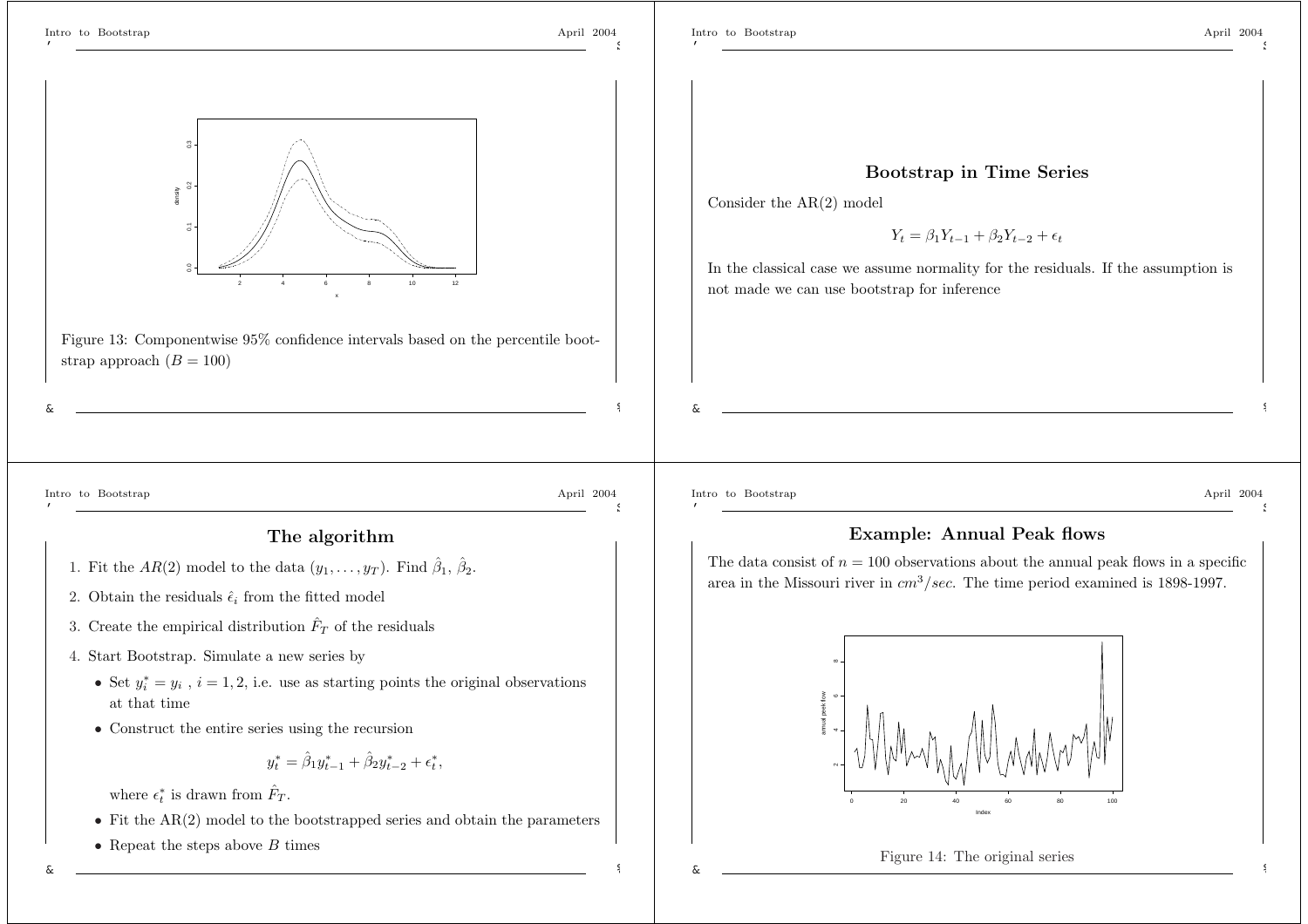\$

\$

%



%

&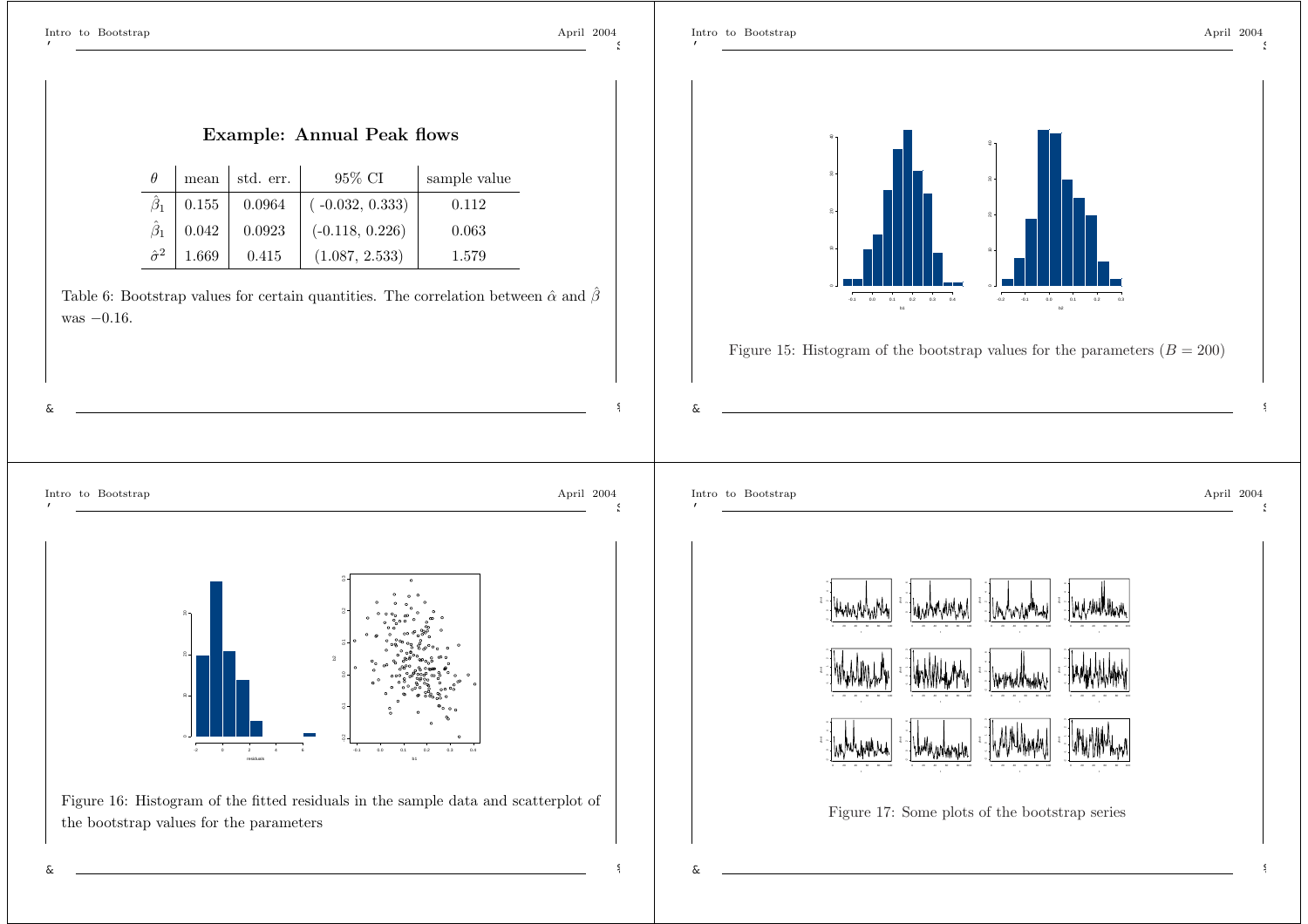\$

#### **Bootstrap with dependent Data**

Bootstrap is based on independent sampling from  $\hat{F}_n$ . For dependent data standard bootstrap cannot be applied. The idea is that we need to mimic the dependence of the data.

#### **Remedies**

- Moving Block Bootstrap: For example consider the data  $(x_1, x_2, \ldots, x_{12})$ . We construct 4 blocks of 3 observations in each one, namely  $y_1 = (x_1, x_2, x_3)$ ,  $y_2 = (x_4, x_5, x_6), y_3 = (x_7, x_8, x_9), \text{ and } y_4 = (x_1 0, x_{11}, x_{12}).$  Then we resample blocks y*<sup>i</sup>* instead of the original observation. We keep some part of the dependence, but we loose it when connecting blocks. In some sense we add white noise to the series. Note that dependence for lags  $\geq$  3 vanishes.
- Overlapping blocks: We built the blocks overlapping, i.e. we define  $y_1 = (x_1, x_2, x_3), y_2 = (x_2, x_3, x_4), \ldots, y_{11} = (x_{11}, x_{12}, x_1), y_{12} = (x_{12}, x_1, x_2).$ This adds less white noise but still there is missing dependence

#### **Bootstrap with dependent Data (2)**

- Parametric Bootstrap: We apply a parametric model to catch the dependence structure. For example, for linear relationships, by theory, we can find an appropriate  $AR$  model that approximates quite well the dependence structure of the series. Or we combine parametric ideas with block bootstrapping, by fitting <sup>a</sup> model and using block bootstrap to the residuals of that model.
- There are several other most complicated methods suitable for certain types of data (i.e. spatial dependence etc)

Intro to Bootstrap April 2004

&

'

\$

%

%

&

#### **More Applications**

There are several more applications of bootstrap not treated here. Bootstrap is suitable for <sup>a</sup> variety of statistical problems like

- Censored Data
- Missing Data problems
- Finite populations
- $\bullet$  etc

However before applying bootstrap one must be sure that the bootstrap samples are drawn from <sup>a</sup> good estimator of the unknown population density. Otherwise bootstrap does not work!

Intro to Bootstrap April 2004 '

&

\$

%

%

## **Selected Bibliography**

The bibliography on bootstrap increases with high rates during the last years. Some selected textbooks are the following (capturing both the theoretical and the practical aspect of bootstrap)

- Efron B., Tibshirani (1993) *An introduction to the Bootstrap*. Marcel and Decker.
- Efron, B. (1982) *The jackknife, the bootstrap and other resampling plans*. SIAM. Pensylvania
- Efron, B. and Tibshirani, R. (1986). Bootstrap methods for standard errors, confidence intervals and other measures of statistical accuracy. *Statistical Science*, 1, 54–77.
- Davison, A.C. and Hinkley, D.V. (1997) *Bootstrap Methods and Their Applications*. Cambridge University Press, Cambridge.

Shao, J. and Tu, D. (1995) *The Jackknife and Bootstrap* . Springer